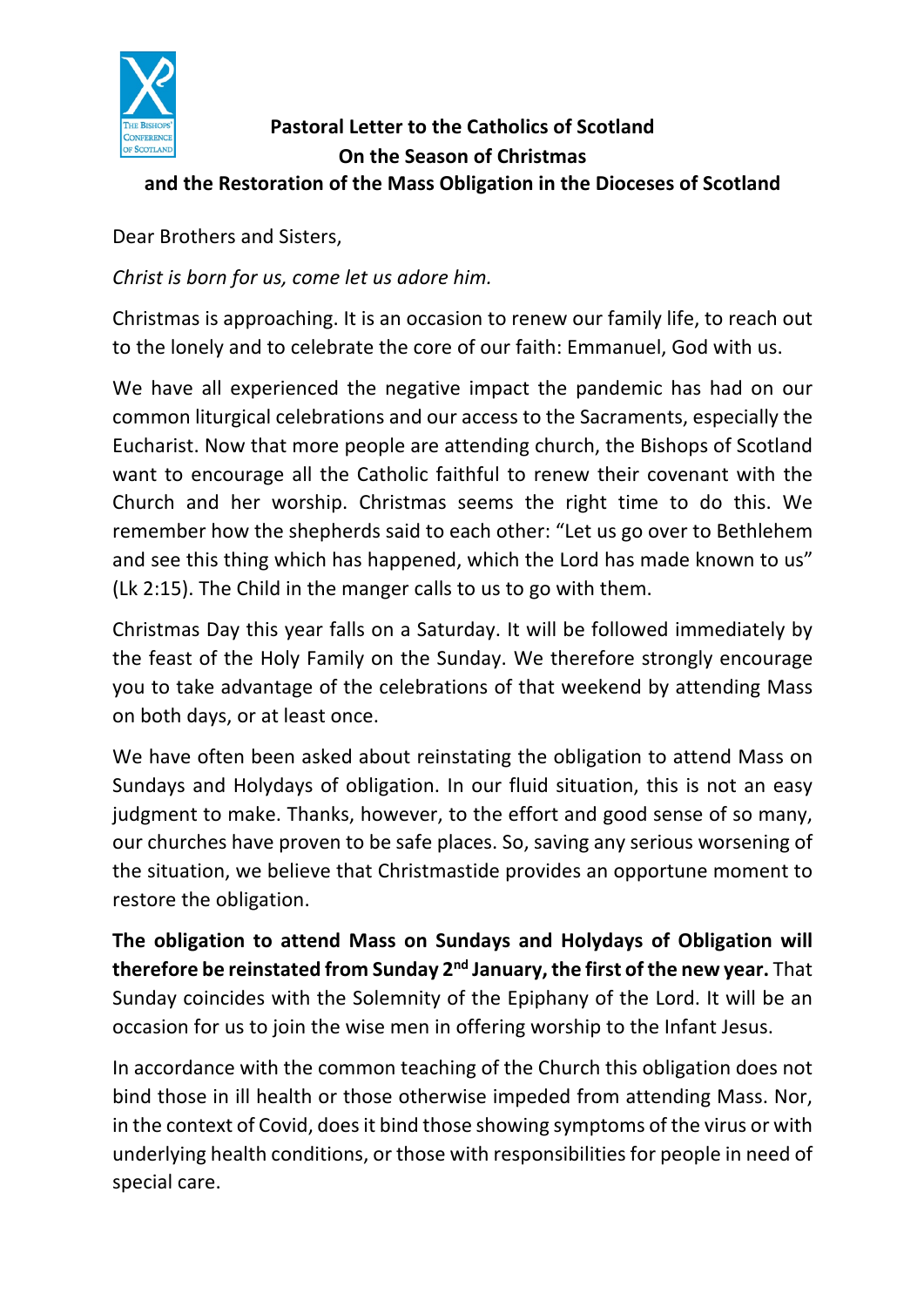The obligation to keep the Lord's Day holy by attending Mass should not be seen as a burden. It is a summons addressed to our human freedom and to the heart of every baptised member of the Church. "There is within me", said St Ignatius of Antioch, "a murmur of living water which says, 'Come to the Father'". The obligation calls us to *come to the Father* together with our fellow-believers, to "listen to the word of God and to take part in the Eucharist, calling to mind the passion, resurrection and glory of the Lord Jesus, and giving thanks to God who 'has begotten [us] to a living hope, through the resurrection of Christ from the dead'" (*Sacrosanctum Concilium*, 106; 1 Pt 1:3). Sunday Mass can reinvigorate and refresh our Christian faith, our sense of community and our desire to live as missionary disciples in the world. This is why the Church takes this obligation seriously.

It has been good to have access to the Sacred Liturgy online, and we encourage those unable to attend Mass on Sundays and Holydays to continue making use of this. Of itself, though, online participation does not fulfil the obligation. Nothing can adequately replace actual presence. At the heart of our Christian life is the event of the Word becoming flesh and our incorporation through the Sacraments into his Body. It's to experience this that we come to church. Our current reflection on synodality points us in the same direction: we are a people who meet together because we journey together.

Let us therefore use the coming Christian season to return, with purified hearts and fresh fervour, to our sacramental and liturgical life. During Advent and beyond, there will be opportunities to celebrate the Sacrament of Reconciliation. And Christmas itself is more than a Day. It is a Season. Beyond Christmas Day, it includes the beautiful feasts of the Holy Family, of Mary, Mother of God, of the Epiphany and the Baptism of the Lord. In the northern hemisphere, this season falls at a dark and low time of the year. This is not by chance. It's precisely at this time, made darker still by so many current uncertainties, that we are offered divine energy and the joy of the human birth of a divine child. Christ's birth means the forgiveness of our sins and our rebirth as children of God. We sense how Mary's motherhood embraces us as well and, at the Epiphany, the star of faith lights up our hearts. As the Lord is immersed in the River Jordan the waters of our own baptism can flow in our lives with new force. We are given light and strength to live a new year in the power of the Holy Spirit.